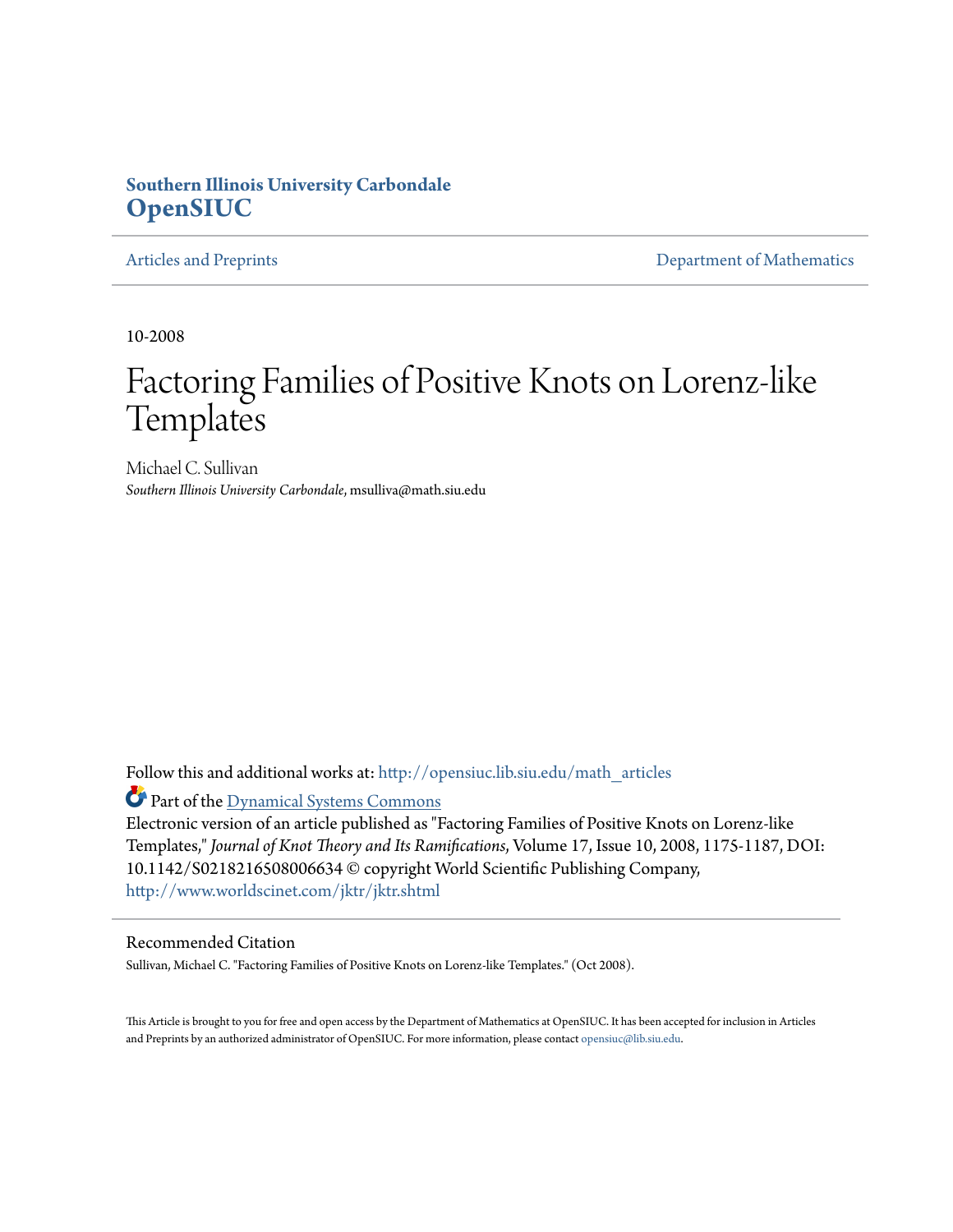### FACTORING FAMILIES OF POSITIVE KNOTS ON LORENZ-LIKE TEMPLATES

#### MICHAEL C. SULLIVAN

ABSTRACT. We show that for  $m$  and  $n$  positive, composite closed orbits realized on the Lorenz-like template  $L(m, n)$  have two prime factors, each a torus knot; and that composite closed orbits on  $L(-1, -1)$  have either two for three prime factors, two of which are torus knots.

#### 1. INTRODUCTION

The periodic orbits of a flow in a 3-manifold form knots. These knots and how they are linked have been studied with the aid of templates or knots holders, i.e. 2-dimensional branched manifolds with semi-flows [BW, GHS].

Let m and n be integers. The *Lorenz-like templates*, denoted  $L(m, n)$ , are shown in Figure 1. The semi-flow comes down from the branch line forming two bands. The left branch has  $m$  half twists, while the right band has  $n$ . The sign convention for the twists is that left-handed twists are positive and right-handed ones are negative. The two bands meet tangentially at the branch line.  $L(0,0)$  is called the *Lorenz template*. It arose as a model of the attractor studied by Lorenz [W1].

The semi-flow is uniformly expanding. The orbits which never exit the template constitute the invariant set of the semi-flow. The forward orbit of each point on the branch set that is in the invariant set is uniquely determined by an infinite sequence of ones and zeros. Speaking loosely, when an orbit wraps around the left band write a 0, around the right band a 1. A periodic orbit has a periodic symbol sequence. The inverse limit of the invariant set is the suspension of the full 2-shift. However, will shall not need symbolic dynamics except as a means to track orbits in this paper. See [BW] or [GHS].

As already noted a periodic symbol sequence determines periodic orbit. A periodic orbit however determines several sequences depending on the point on the orbit one starts with. Given a finite block or word of ones and zeros one can extend it to an infinite periodic sequence.

Date: June 20, 2007.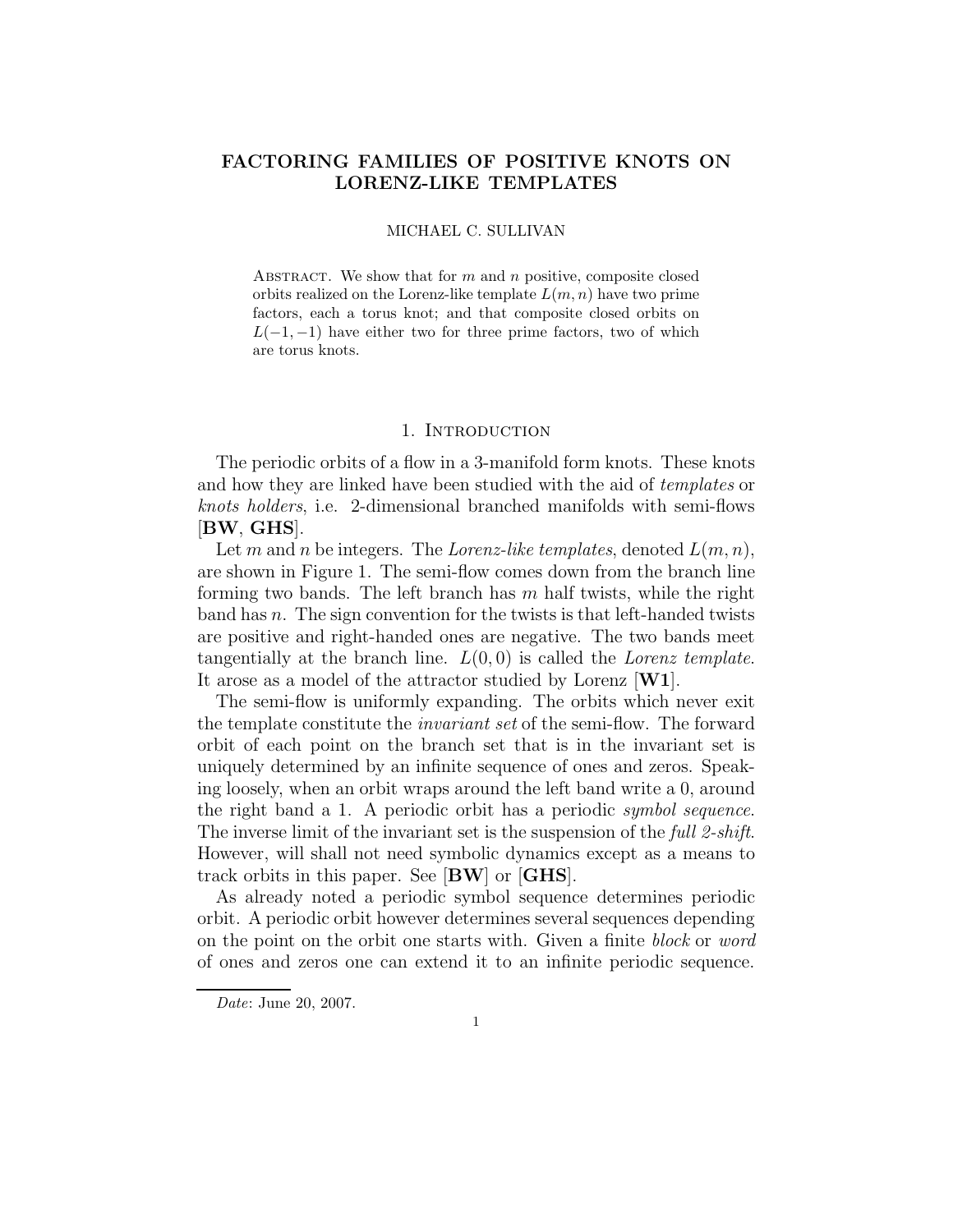

Figure 1. The Lorenz-like Template: the dark ring is the braid axis; the vertical line represents a factoring sphere.

Two nonperiodic blocks determine the same periodic orbit if and only if they are cyclic permutations. For example,  $(00101)^\infty$  and  $(01010)^\infty$ determine the same periodic orbit. (On  $L(0, 0)$  this orbit is seen to be a trefoil knot; see Figure 2.)



FIGURE 2. Lorenz template with a trefoil knot

The *trip number* of a periodic orbit on a Lorenz-like template is defined as follows. Among the nonperiodic blocks that generate a given periodic orbit choose the one that comes first in the dictionary ordering. Write it in the form  $0^{m_1}1^{n_1}\cdots0^{m_t}1^{n_t}$  where the powers are all positive. Then t is the trip number. Thus,  $(00101)^\infty$  has trip number two. Geometrically the trip number is the number of "trips" the orbit makes between the two bands. It is easy to see that all trip one Lorenz knots are trivial.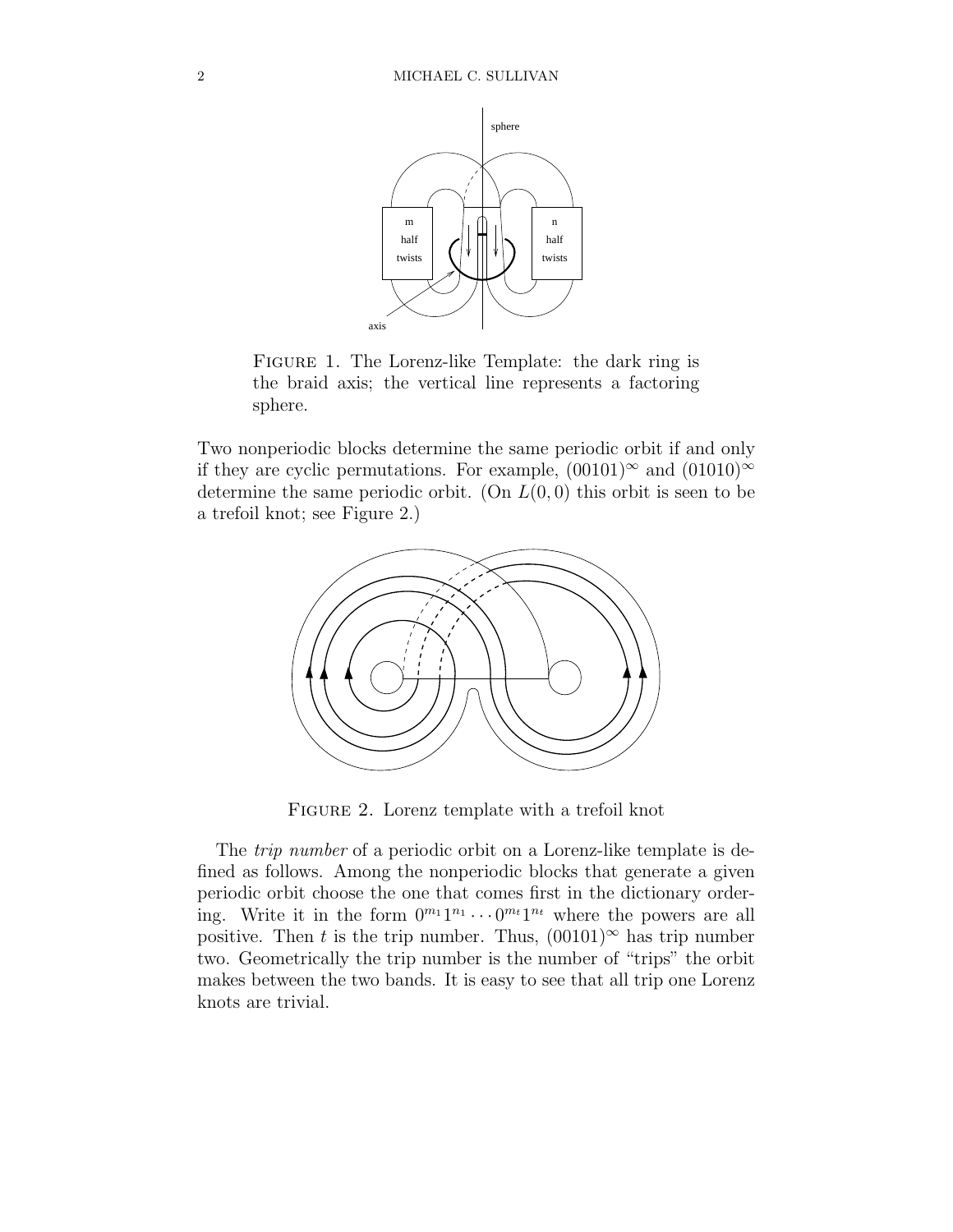The symbol  $L(m, n)$  will also be used to represent the set of knots formed by the periodic orbits in the semi-flow of the template. Notice that  $L(n, m) = L(m, n)$ . It was shown in  $|\mathbf{S1}|$  that  $L(0, n-2) \supseteq L(0, n)$ , for all integers n, and that  $L(0, -4) \supseteq L(0, -1)$ .

In 1983 Bob Williams [W2] showed that for  $n \geq 0$  all nontrivial knots in  $L(0, n)$  are prime, but that  $L(0, -1)$  contained a composite knot. It was shown in [S3] that  $L(0, -2)$  contains knots with arbitrarily many prime factors, and hence so too for  $L(0, n)$  with  $n < 0$  by the set inclusions cited above. Ghrist  $[G]$  next showed that these templates contain all knots and links! In [S6] it was shown that if a template can be presented so that all the periodic orbits are positive braids, then there is bound of the number of prime factors of its periodic orbits. It is easy to see that  $L(m, n)$  for  $m, n > 0$ , can be so presented and that they have composite knots. Theorem 1 shows that the bound is two, far lower than given by the formula established in [S6].

The template  $L(-1,-1)$  cannot be presented so that it's periodic orbits are positive braids, but it can be presented so that all its periodic orbits are positive knots [S5]. (The 5-knot is an example of a positive knot which is not a positive braid, although it is not known if the 5-knot lives in  $L(-1, -1)$ .) In was conjectured in [S5] that knots in  $L(-1,-1)$  can have at most two prime factors, however it turns out to be three (Theorem 2).

The major tools in our work are a theorem of Cromwell's [C] on the factoring of positive braids and its extension by Ozawa [O] to positive knots – Ozawa also greatly simplified Cromwell's proof. A knot diagram is irreducible if it has no cut points. Hence, a braid diagram of a nontrivial knot is reducible if and only if there is a generator that appears only once in the braid word. A knot diagram  $D$  in a 2-sphere is decomposable if there is a simple closed curve  $C$  meeting  $D$  just twice, transversely, such that neither  $D \cap D_1$  or  $D \cap D_2$  are arcs, where  $D_1$ and  $D_2$  are the two disks bounding C. If there is no such closed curve, the knot diagram is indecomposable. For a braid diagram on s strands to be decomposable, its braid word must be conjugate to one of the form ab, where for some  $1 \leq j \leq s-1$ , a is a word in the generators  $\sigma_1, \ldots, \sigma_j$ , and b is a word in  $\sigma_{j+1}, \ldots, \sigma_{s-1}$ . Any such value  $j$  – there could be several – will be called a factoring site.

**Theorem** (Cromwell–Ozawa). Let D be a positive irreducible knot diagram for K. Then K is prime if and only if  $D$  is indecomposable.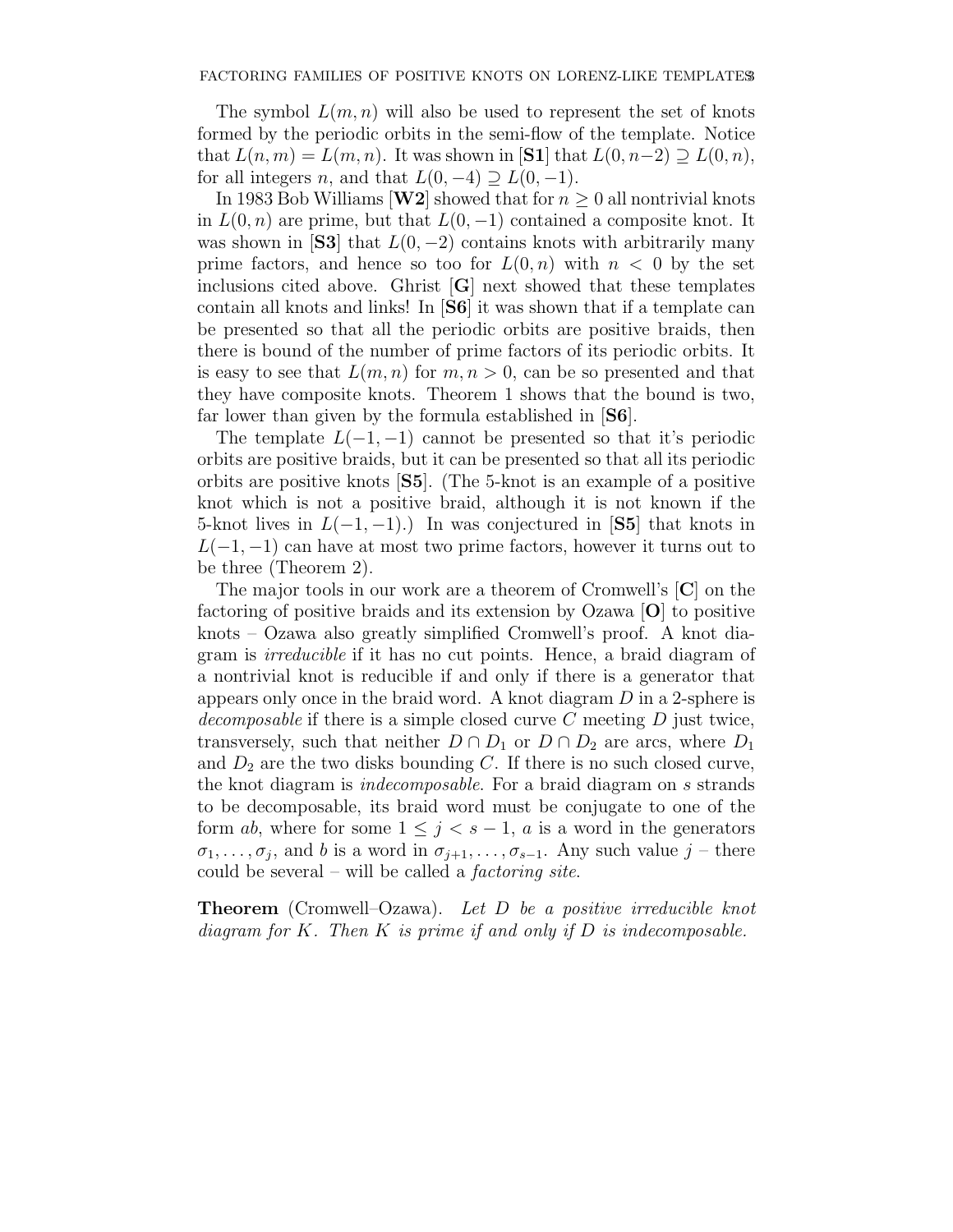

FIGURE 3. Use the half twist to create two more trefoils for a total of three prime factors.

#### 2.  $L(m, n)$

Nontrivial torus knots are known to be prime.

**Theorem 1.** For m and n positive, composite knots on  $L(m, n)$  have two prime factors each of which is a torus knot.

Proof. Trip one knots are factored by the sphere indicated in Figure 1. The left factor can be placed as a trip one knot in  $L(m, 0)$  and the right factor can be placed as a trip one knot in  $L(0, n)$ . It was shown in [S6, Lemma 3.1] that trip one knots in  $L(0, 1)$  are torus knots. The proof is easily modified for  $L(0, n)$  with n positive and odd. For n even the proof is immediate: the orbit  $(01^p)^\infty$  has braid word  $\sigma_{p-1} \cdots \sigma_1 \Delta^n$ and can be placed on torus as  $T_{p,1+pn/2}$ . ( $\Delta$  represents a half twist of all strands.) This factoring could result in one or both factors being trivial. Thus, trip one knots on  $L(m, n)$  are either trivial, torus knots, or the connected sum of just two torus knots.

Let K be a knot in  $L(m, n)$  with trip number  $t \geq 2$ ; let K's braid diagram have  $p$  strands going down the left band and  $q$  strands going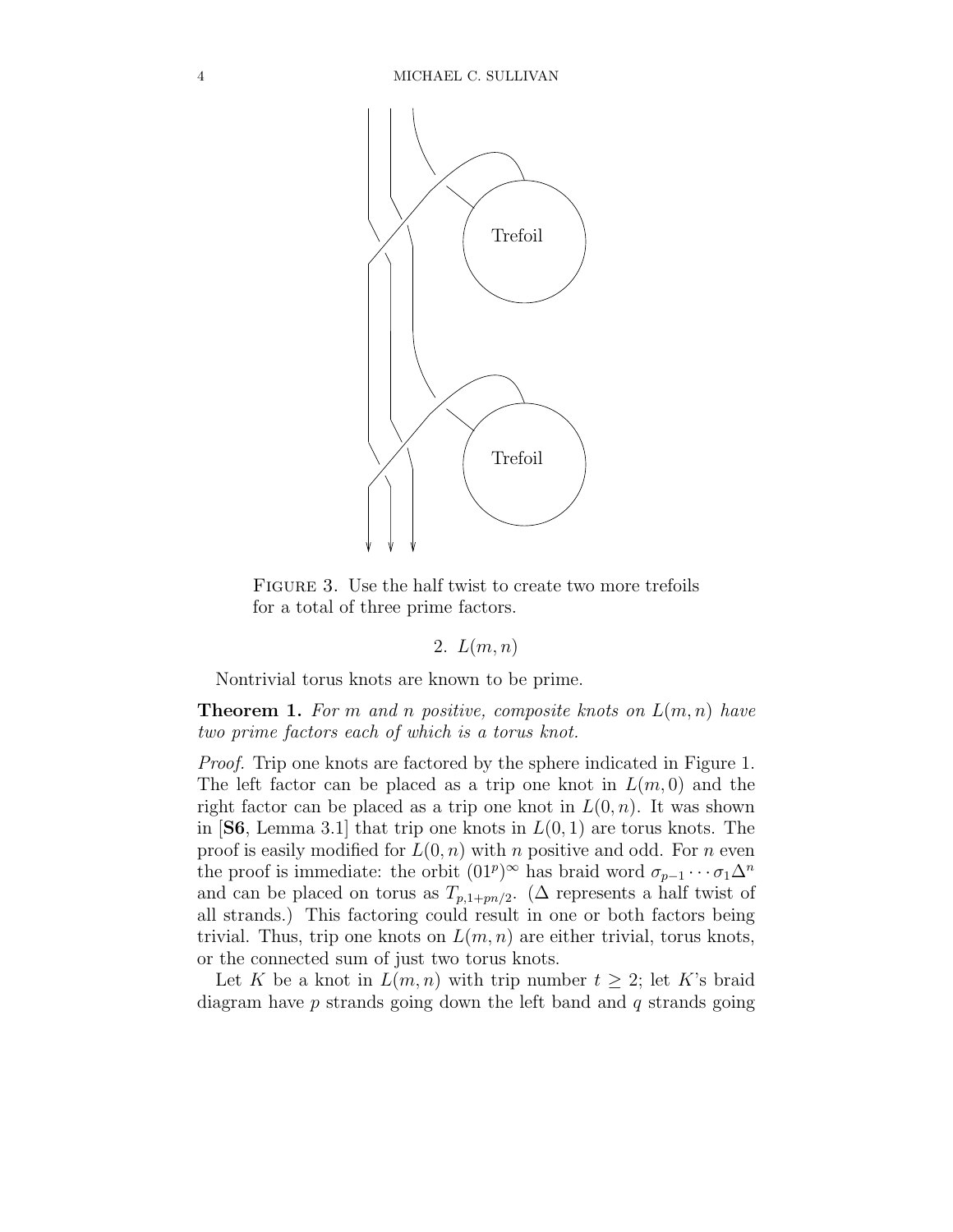down the right band. If  $m, n > 1$ , then there are more than one of each of the generators  $\sigma_1, \ldots, \sigma_{p-1}$  in the twists of the left band, and more than one of each of the generators  $\sigma_{p+1}, \ldots, \sigma_{p+q-1}$  in the twists of the right band. And, there are  $t \geq 2 \sigma_p$ 's in K's braid word. Thus, the diagram is irreducible.

Suppose the braid diagram of K is decomposable with  $j$  a factoring site. Let

$$
g = (\sigma_p \sigma_{p+1} \cdots \sigma_{p+t-1})(\sigma_{p-1} \cdots \sigma_{p+t-2}) \cdots (\sigma_{p-t} \cdots \sigma_p).
$$

The braid word for K can be written as  $ga\Delta_R^m b\Delta_L^n$  where a is a word in the first  $p-1$  generators,  $\Delta_R$  is a half twist of the first  $p-1$  generators, b is a word in the last  $q-1$  generators, and  $\Delta_L$  is a half twist on the last  $q − 1$  generators. See Figure 4.



Figure 4. Braid word

There are t occurrences of  $\sigma_p \sigma_{p+1}$  in g. Thus,  $j \neq p$ .

Suppose,  $j \leq p$ . The completion of the braid word  $a\Delta_R^m$  may produce a link. But, we can add (concatenate) a word  $g'$  to the beginning that permutes the last t strands in the same manner that the corresponding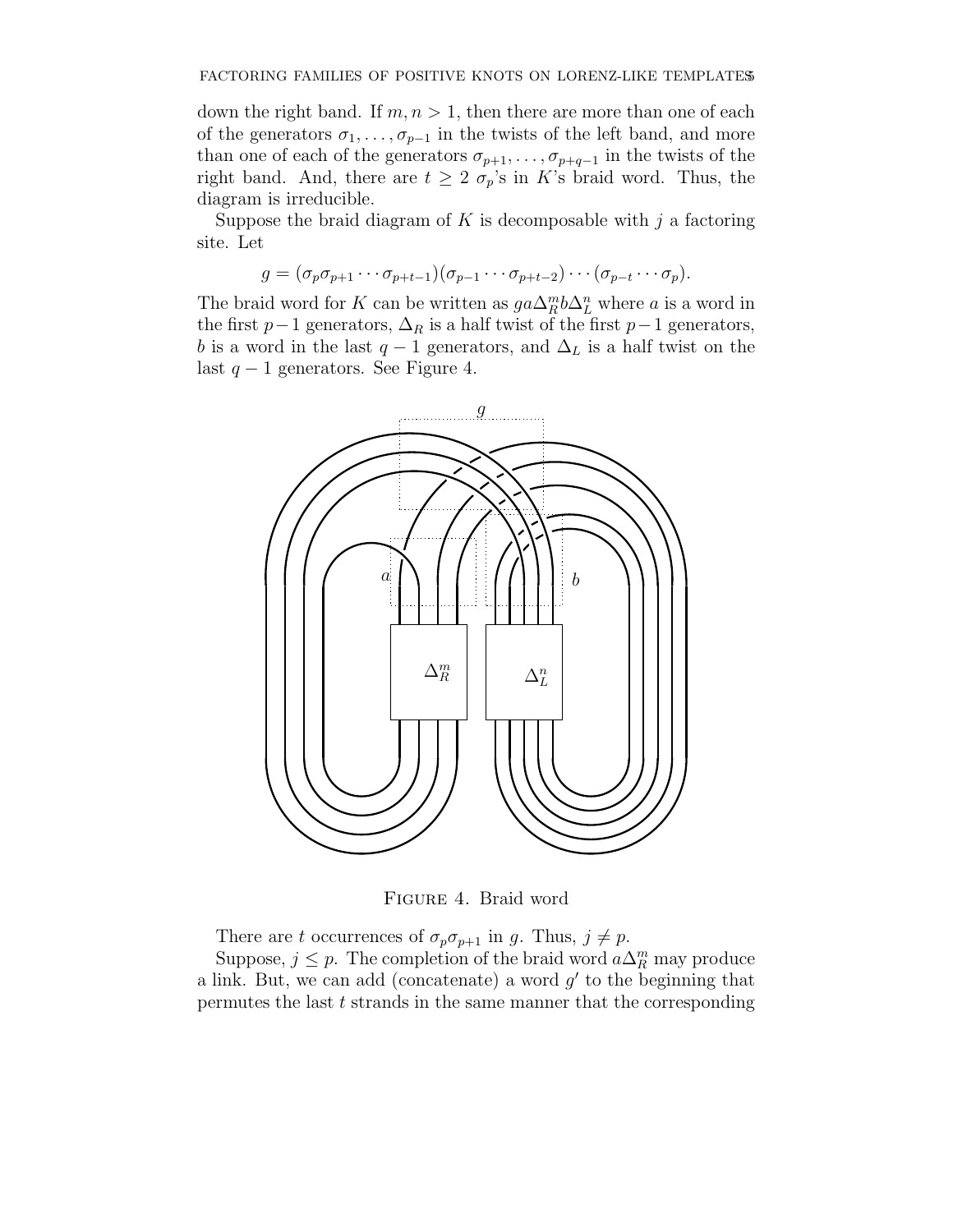strands of the original knot were permuted by their transit around the left band. Thus,  $g' a \Delta_R^m$  gives a knot. By [S4] positive braids with a half twist are prime (this can also be deduced directly from Cromwell's Theorem). But, this is a contradiction.

Similarly, one can show j is not greater than p. Hence, for  $m, n > 1$ the proof is complete. When  $m$  or  $n$  is one, we have not shown the braid is irreducible.

Suppose  $m = 1$ . Then there may be only one occurrence of  $\sigma_1$  in the braid word. If this is the case, one can apply an  $R_1$  Reidemeister move and eliminate this crossing. Even if  $n = 1$  it is still the case that there is more than one occurrence of  $\sigma_{p+1}$  in the braid word, since  $\sigma_{p+1}$ occurs in g. Thus we have an irreducible braid. The analysis above can be redone with slight modifications to complete the proof.  $\Box$ 

3. 
$$
L(-1,-1)
$$

Observation. If a braid diagram is irreducible and indecomposable, then it remains so if additional crossings are added, fixing the number of strands. Thus, if a prime knot is presented by a positive irreducible indecomposable braid diagram and some extra positive crossings are added so that the new diagram still represents a knot, this new knot is prime.

**Theorem 2.** Composite knots on  $L(-1, -1)$  have either two or three prime factors. If there are three prime factors, they are all torus knots. If the are two prime factors at least one is a torus knot.

*Proof.* In [S5] the template  $L(-1, -1)$  was shown to be equivalent to the template in Figure 5, which we shall dub  $HH$ . By equivalent we mean that a link is in  $HH$  if and only if it is in  $L(-1,-1)$ . The equivalence is shown a performing a type of surgery that does not effect invariant orbits followed by an ambient isotopy. The knots in HH are presented as having only positive crossings, but many are not braided. We work with HH from now on. The reader should notice that  $HH$  is a double branched covering of  $L(0, 1)$  – often called the horseshoe template as it tracks the orbits of a suspension of Smale's famous horseshoe map.

We establish some notation. Let K be a given knot in  $HH$ . The two dashed rectangles in Figure 5 represent spheres. (We will eventually show that any composite knot on HH is factored by one or both of these spheres.) Let  $t_1$  denote the number of times K enters the top sphere, and let  $t_2$  denote the number of times K enters the bottom sphere. (We will eventually show that if  $t_1$  and  $t_2$  are greater than one, then  $K$  is prime.)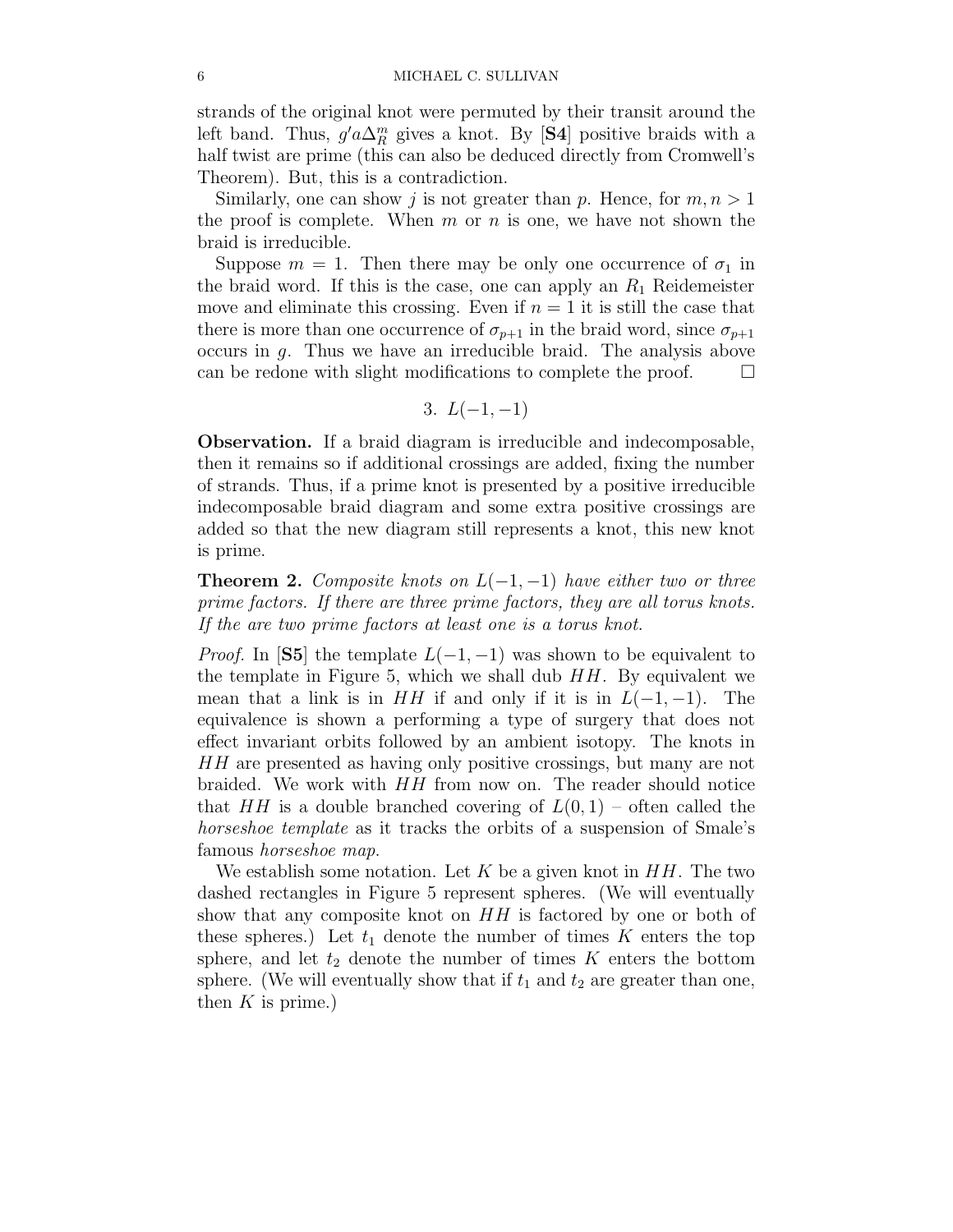Suppose  $t_1 = t_2 = 1$ . It is easy to see that the two spheres of Figure 5 factor  $K$ . Two of the factors, the ones inside the spheres, are trip one  $L(0, 1)$  knots and hence are torus knots, which could be trivial. The external factor, if it is not trivial, has braid word  $(\sigma_{p-1}\cdots\sigma_{p-i})(\sigma_{p-1}\cdots\sigma_{p-j}),$  for some p, i and j. But, either i or j must be  $p-1$ ; without loss of generality assume  $i = p-1$ . We can apply  $R_1$  moves until we have a braid word of the form  $(\sigma_j \cdots \sigma_1)^2$ ; here we have reindexed the braid group generators. This diagram is irreducible and indecomposable, hence the external factor is prime. It is also easy to see that it is the torus knot  $T_{j,2}$ .



FIGURE 5. The template  $HH$ 

Now suppose  $t_1 = 1$  but  $t_2 > 1$ . The upper sphere still factors. The external factor can be braided. It's braid word is a concatenation of an  $L(0,1)$  knot with  $\sigma_{p-1}\cdots\sigma_{p-j}$ . By the Observation it is prime if nontrivial. The case  $t_2 = 1$  and  $t_1 > 1$  is similar.

Before we consider the case  $t_1, t_2 > 1$  we make some general remarks. Given an irreducible positive diagram how do we check that it is indecomposable? Think of the diagram as a graph with the double points as vertices and the arcs connecting them as oriented edges. If there is a curve C that factors the diagram (in the sense of Cromwell-Ozawa Theorem) then it meets the diagram transversely in two non-double points. Thus there are two regions in the compliment of the diagram that that border along two distinct edges. One can just check each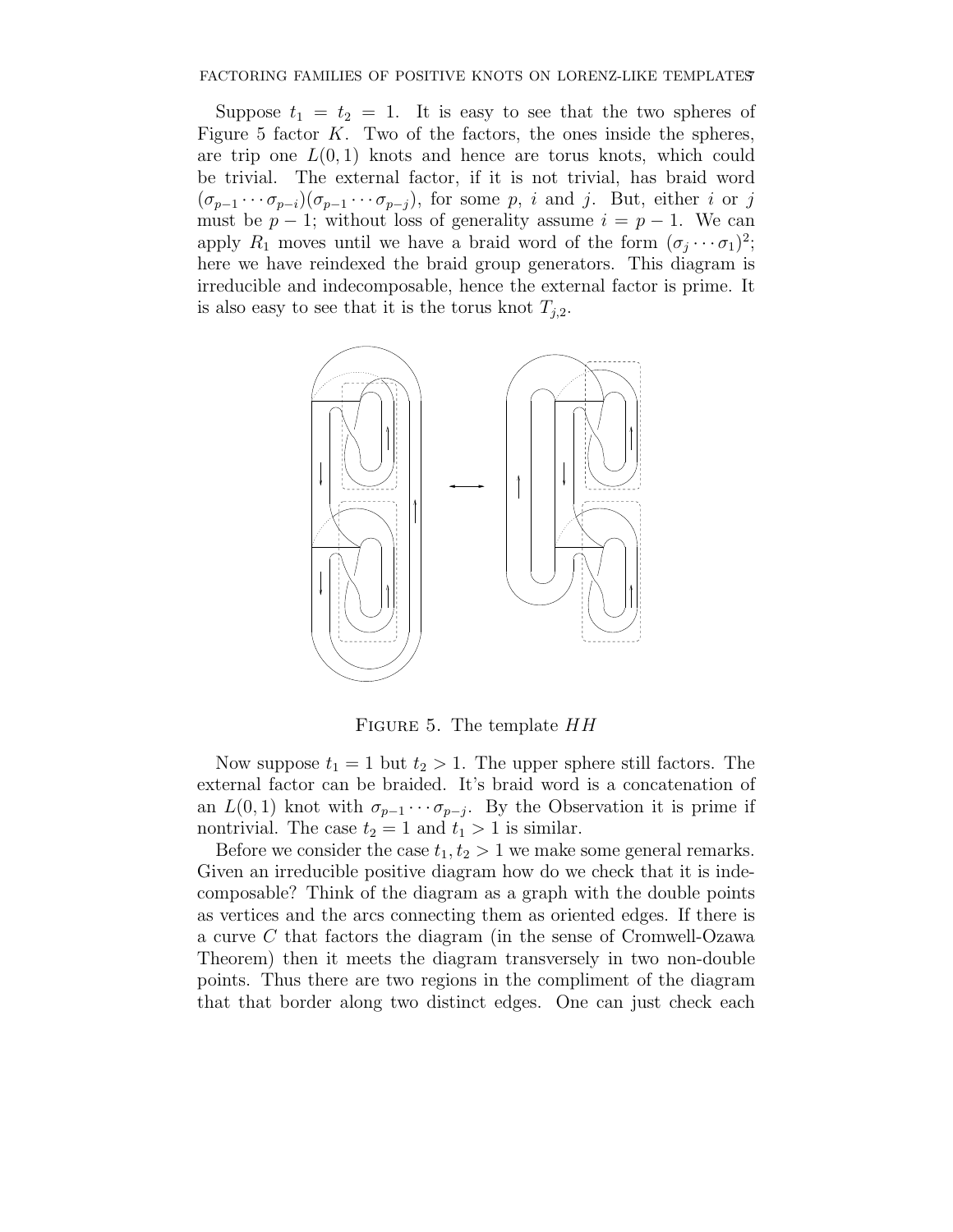region to see if any adjoining regions satisfy this requirement. If not, the knot in question is prime. In the standard rendering of the trefoil knot there are just five regions to check. None shares more than one edge with another. Thus the trefoil is prime. Figure 6 shows a knot on  $HH$ , or rather its diagram; we have not shown the crossing types since they are all positive. Applying one  $R_1$  move makes it irreducible. The reader can then check each of the 23 regions and show the knot is prime.



FIGURE 6. A knot in  $HH$ 

Let  $K \in HH$  with  $t_1, t_2 > 1$ . Let  $D(K)$  be the diagram given by projecting  $K$  onto the plane with  $HH$  as in the left hand version of HH shown in Figure 5.

As we have seen it may be the case that  $K$  is reducible. We claim: any cut point in  $D(K)$  occurs when one of the outer most arcs returning to the annulus from a half twist crosses over a strand on the annulus; only one such arc creates cut points; and they can be removed by a sequence of  $R_1$  moves. We assume this for now and prove it later as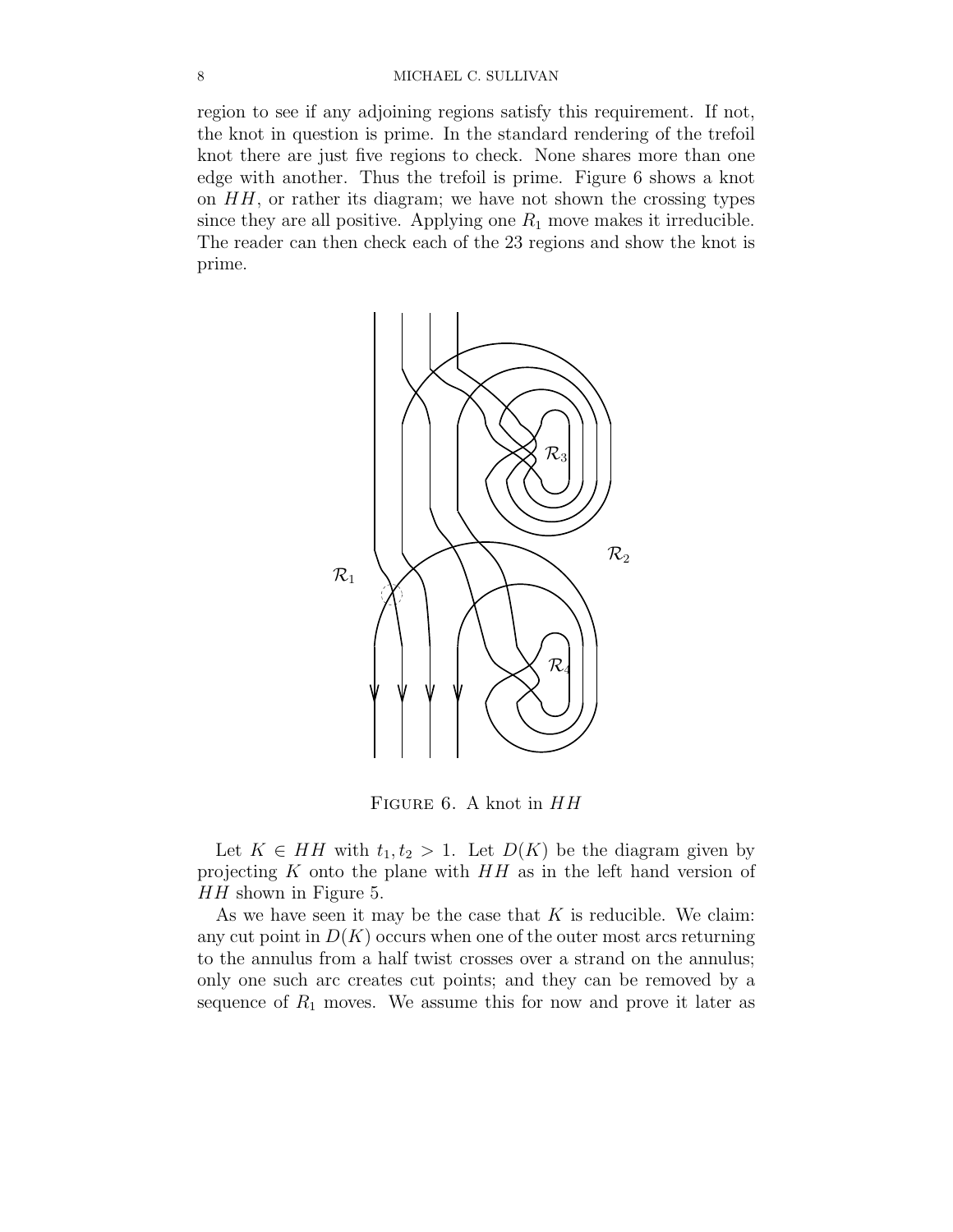Lemma 5. This proof, although not hard, uses terminology developed below and is logically independent.

**Lemma 3.** Regions with 2, 3, or  $\frac{1}{4}$  edges cannot be factoring regions.

Proof. Suppose C meets a 2-gon. It must cross each edge. (Otherwise there would be a trivial factor.) But then both the vertices would have to have been points for the original diagram.

Suppose C meets a triangular region. It must cross two of the edges. But then the common vertex of these two edges would have to have been a cut point for the original diagram.

We claim any rectangular region in  $D(K)$  will have opposite edges with parallel orientations. A half-twist on n strands has  $\sum_{i=1}^{n-3} i$  4sided regions each in the described form. Any other 4-sided regions are formed from two arcs of  $K$  from the non-twisted bands on top, with parallel orientations, and two arcs of K coming around from a half-twist, with parallel orientations. Since all four crossings need to be positive, rectangular regions can only have the specified form. If  $C$  meets such a region it must meet opposite edges by irreducibility – otherwise we would get a cut point. But then  $K$  pierces the would-be factoring sphere twice from the same side, a contradiction.  $\Box$ 

We now define four regions,  $\mathcal{R}_1, \ldots, \mathcal{R}_4$  in  $D(K)$  for special consideration. Let  $\mathcal{R}_1$  be the unbounded region (using the left hand version of HH in Figure 5). Let  $\mathcal{R}_3$  be the region that contains the upper relative braid axis and let  $\mathcal{R}_4$  be the region that contains the lower relative braid axis. Let  $\mathcal{R}_2$  be the region that contains the center of the outer boundary circle of  $HH$ . Figure 6 gives an example.

#### **Lemma 4.** The regions  $\mathcal{R}_1, \ldots, \mathcal{R}_4$  are not factoring regions.

*Proof.* Whether or not  $R_1$  moves are needed to make  $D(K)$  irreducible,  $\mathcal{R}_1$  has two vertices in its boundary. So, it only borders two regions, each along a single edge. Thus, it does not border any region twice.

One can check that  $\mathcal{R}_2$ ,  $\mathcal{R}_3$  and  $\mathcal{R}_4$  do not border any region twice.  $\Box$ 

To conclude the proof of Theorem 2 we divide the diagram up into zones.

Type-0: We define a zone that joins the bottom of a half twist and then loops around. There will be two possible subtypes depending on the diagram for K.

Subtype-0a: If the right most strand coming out of the half twist meets the right most of the  $t_i$  strands coming into the half twist from the annulus, a Subtype-0a zone is formed. If  $q_i$  is the number of strands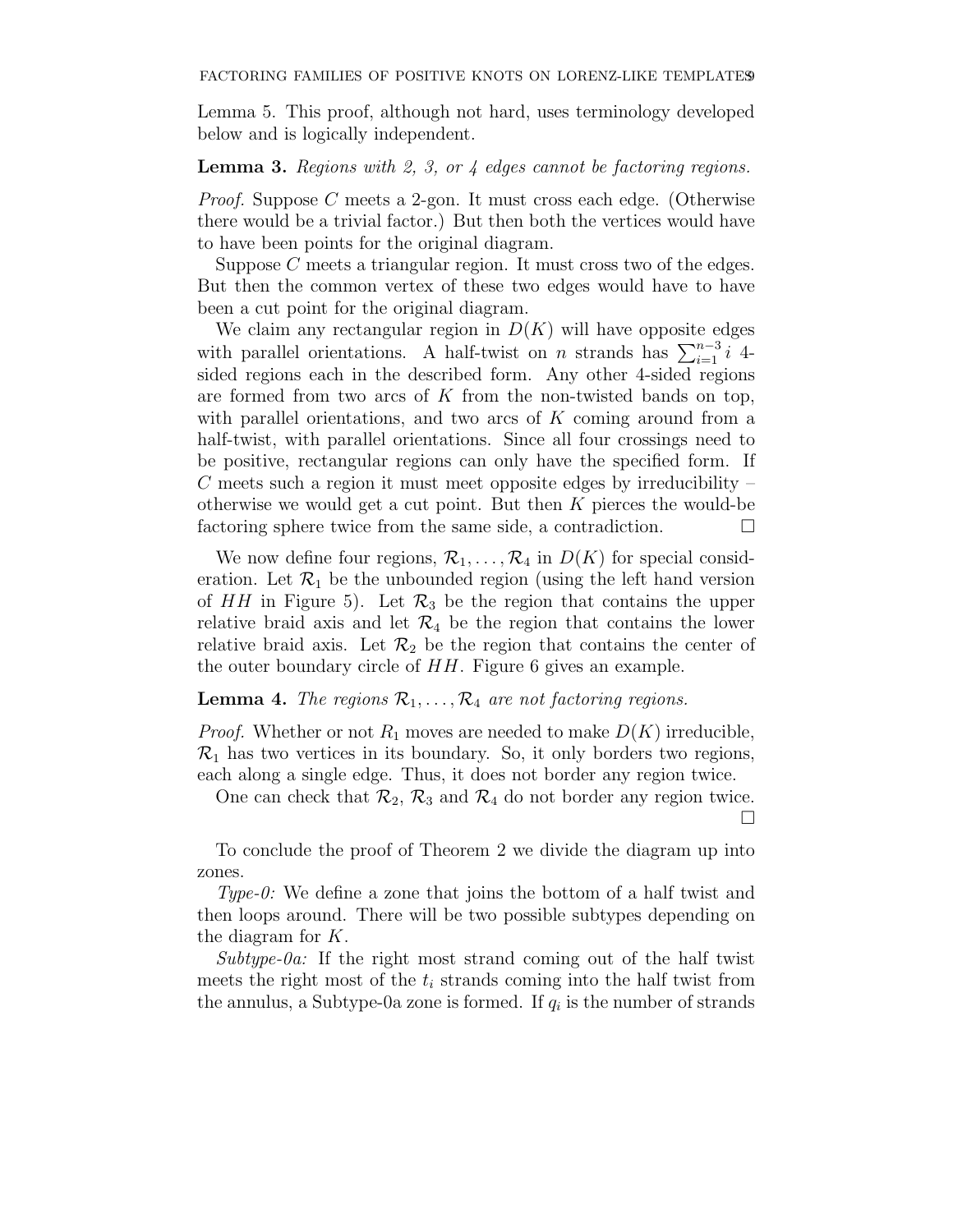in the half twist there will be  $q_i - 2$  4-sided regions and one 3-sided region. The knot in Figure 6 has two such zones.

Subtype-0b: See Figure 7. The other possibility is that the right most strand coming out of the half twist returns first to the half twist. Now we have  $q_i - 3$  4-sided regions, one 5-sided region and one 2-sided region. The 5-sided shares two edges with regions in the half twist; we will see below that no region in the half twist has more than four sides. The 5-sided region shares two edge with 4-sided regions within its zone. Thus, the 5-sided region cannot border another five or higher sided region twice and hence cannot be a factoring region.



Figure 7. A zone of subtype-0b

Type-I: Two type-I zones are formed when each of the  $t_i$   $(i = 1, 2)$ strands leaving the annulus and the respective  $t_i$  strands returning cross. These zones have only 4-sided regions.

Type-II: Type-II zones are the roughly triangular zones formed by the half twists. More precisely, they are bounded by the two arcs that cross all the way across the half twists and the disks  $\mathcal{R}_3$  or  $\mathcal{R}_4$ . Let p be the number of strands going through a half twist. Then the zone of type-II has  $p-2$  3-sided regions and  $\sum_{i=1}^{p-2} i$  4-sided regions and no others.

Type-III  $\mathcal{C}$  and its variants: We pause to make some general geometric observations. Let  $ABCD$  be a rectangle with A as its upper left corner,  $B$  as its upper right corner, etc. Select a point  $E$  in the interior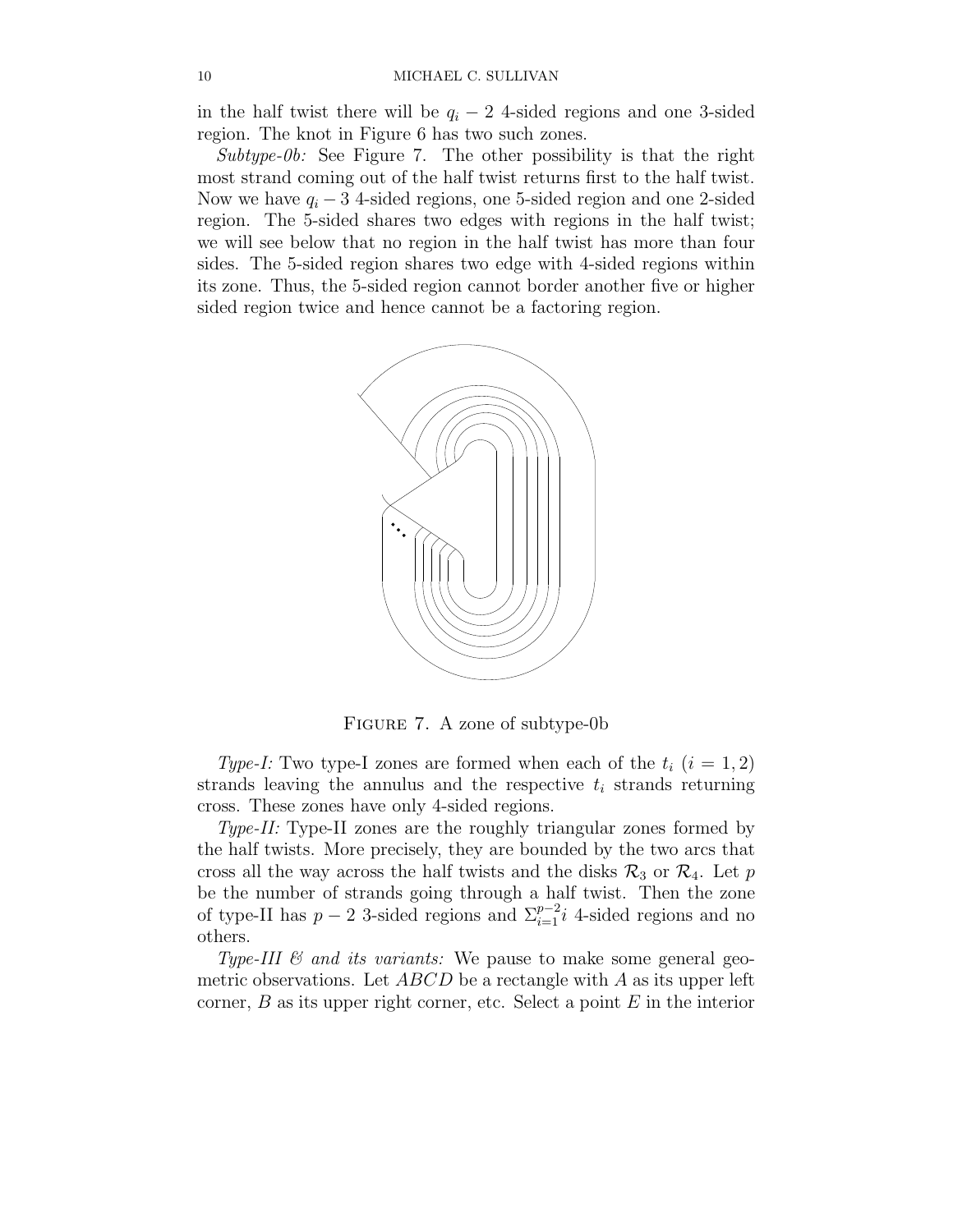of the  $BC$ . Place a fifth line segment starting from  $E$  and going down as we go from right to left. Assume this segment misses D. If it meets the interior of DA the rectangle we be partitions into two 4-sided regions. If the new line segment meets the interior of  $CD$  the rectangle is partitioned into a 5-gon and a triangle. See Figure 8. Now suppose we have selected *n* points in the interior of  $BC: E_1, \ldots, E_n$ . Draw a line segment from each going down as we go left. Assume no segment meets D and all are disjoint. Then there is at most one 5-sided region and it must border  $CD$ . The proof is by induction on n.



FIGURE 8. At most five sided regions can be formed.

Now suppose the rectangle  $ABCD$  is also partitioned by m vertical segments from  $AB$  to  $CD$ . By induction on m one can show that each of the  $m-1$  vertical strips has at most one 5-sided region, that these do not border each other along an edge and that only the left most 5-gon borders the segment  $AB$ . All 5-gons border  $CD$ . This structure will be call a *zone of type-III*. If a corner vertex is rounded off, we get a zone of type-III'. The same observations apply to zones of type-III'.

We return to the analysis of the knot  $K$ .

Just above each half twist and below the zones of type-II are some additional regions. See Figure 9. They can be deformed to rectangular figures with  $t_i - 1$  vertical strips with some line segments crossing downward from the right. We get a zone of type-III or type-III′ depending of whether the inner most strand coming out of the half twist crosses any of the  $t_i$  strands coming from the annulus or it goes directly back into the half twist, respectively. Above, below and to the right we have shown there are no regions with more than 4 sides, and we have already shown  $\mathcal{R}_2$  is not a factoring region. Thus, there are no factoring regions in these two zones.

There are two more zones to consider. They are on the annulus. Their precise definition depends on certain features of the knot K.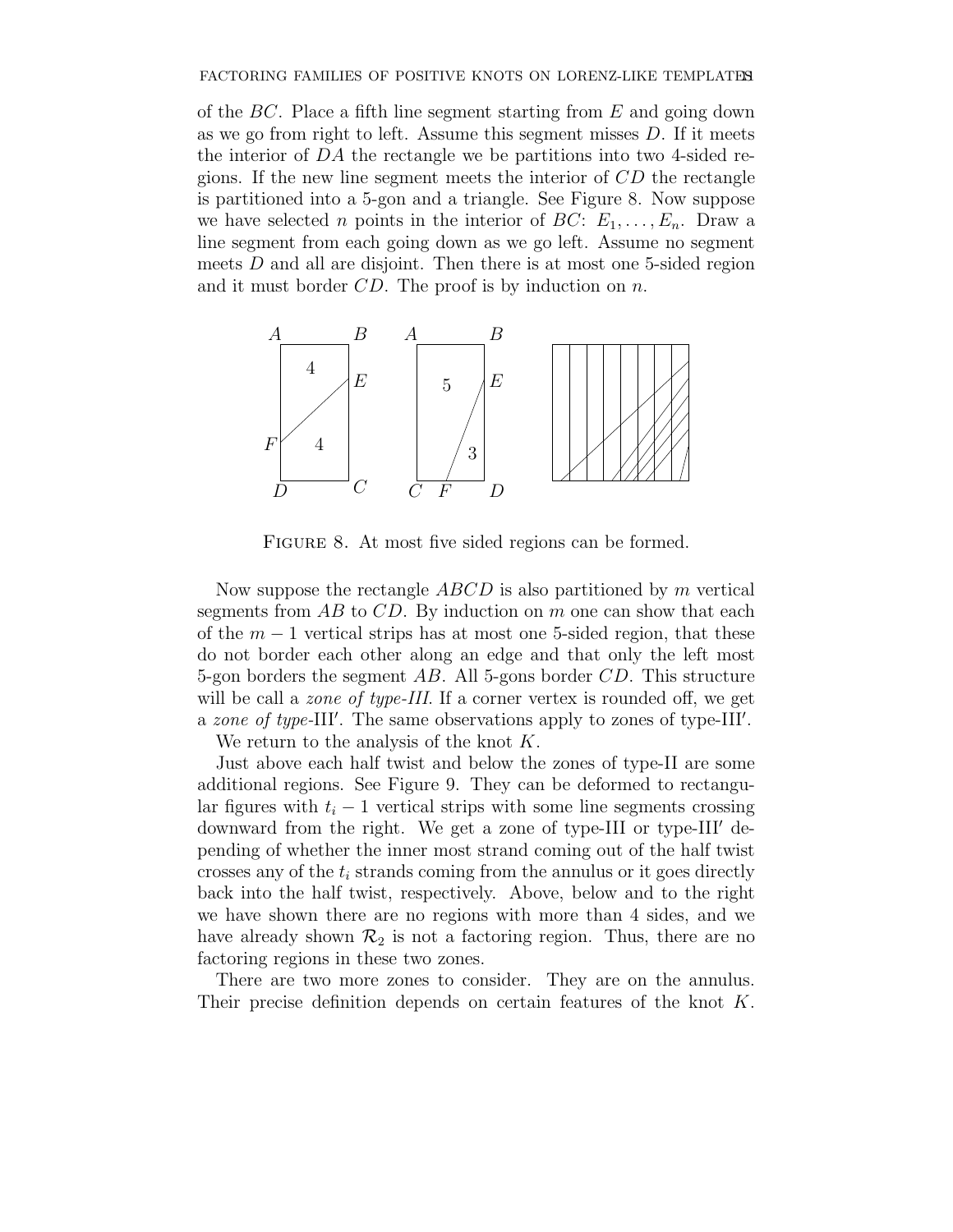

Figure 9. Intermediate zone

We divide this description into three cases. (Case B below has two subcases.)

Case  $A$ : Both the outer most arcs coming from the Möbius bands to the annulus cross all strands. Then the zones between these arcs are as depicted in Figure 10. The rectangle ABCD is a type-III zone. It is easy to show that the 5-gon  $BFGHC$  is partitioned into some number of 4-gons and a single 5-gon that cannot border another 5-gon along an edge. The triangle ADE has no 5-gons.



FIGURE 10. A zone with a type-III' zone inside

Case  $B$ : One of the outer most strands coming from the Möbius bands must cross all the strands on the annulus or else the diagram will not be connected. In the case that only one does we have an additional type of zone to consider; we dub it the annular zone. The analysis is essentially the same as for the type-III zones, but some extra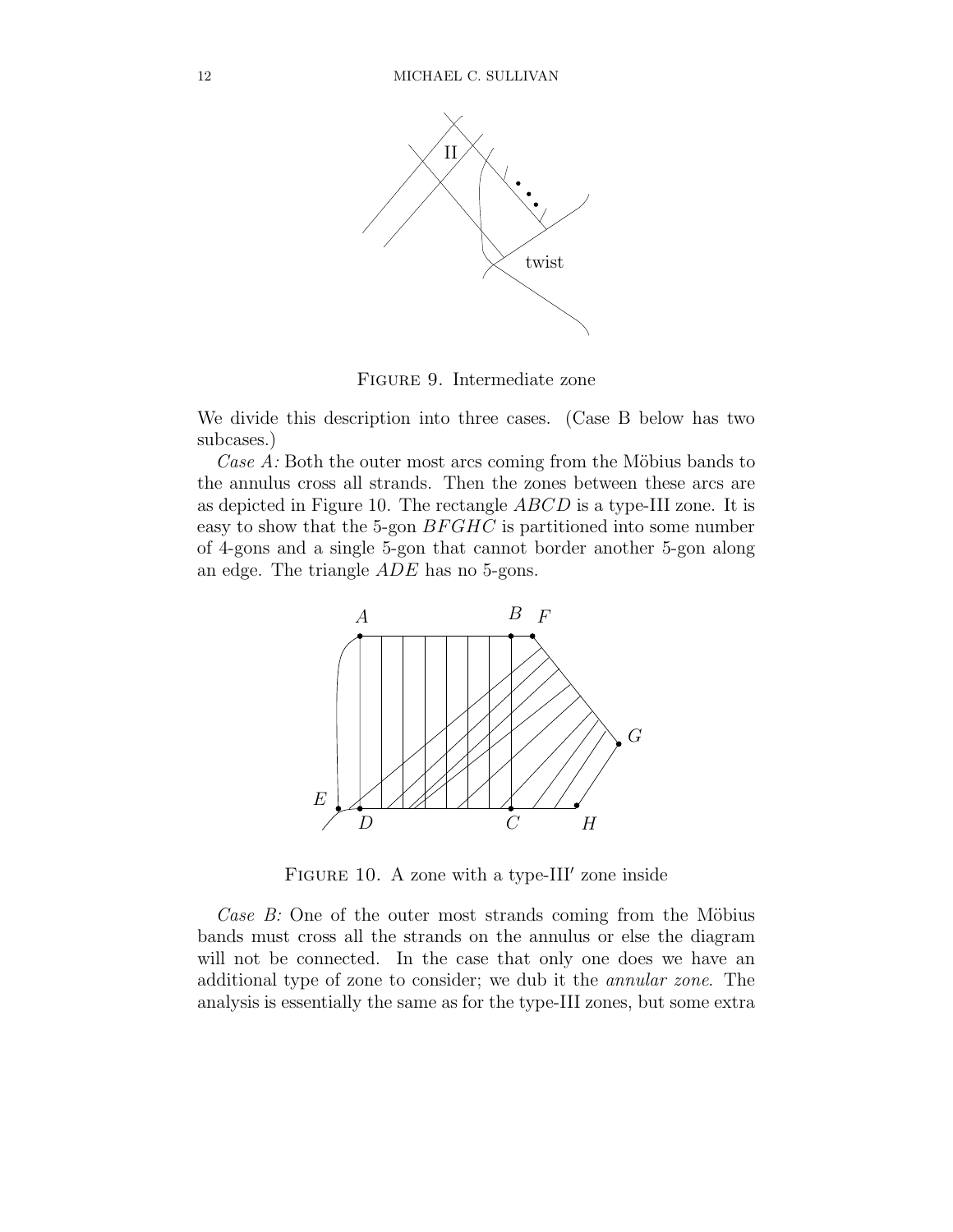fiddling is required. We shall first study the knot  $K$  as it appears on the template  $HH$ . At the end we show that the effect on our analysis of any  $R_1$  moves needed to make the diagram irreducible is benign.

Without loss of generality assume the outer most strand of the lower Möbius band crosses all the strands on the annulus and that the outer most strand on the upper Möbius band does not. This strand will come down and cross the lower branch line (really we work with the projections of the branch lines). Either it will wind around on the annulus or go immediately to the lower Möbius band. This gives two subcases for the form of the annular region, but the analyzes are nearly identical.

Figure 11 shows an annular zone. The outer circle is former from the arcs from  $B$  to  $C$  and from  $C$  to  $B$ . Let  $n$  strands cross over from the lower Möbius band and then  $n+1$  exit the just above the upper branch line. In Figure 12 we cut open the annulus along the arc  $AB$  creating a rectangle  $ABCA'$  with a distinguished point  $B'$  between C and  $A'$ . The resulting figure allows us to see that the conclusions arrived at for the type-III zones hold, except that there may be a single 6-gon, because of  $B'$ , and we may have two strands coming out of  $\overline{A}$ . Let  $\overline{q}$ be 5 or 6. It is still the case that none of the  $q$ -gons border each other on an edge. If a q-gon in an annular zone should border and q-gon in another zone, it does so along at most one edge: but a factoring region must border another factoring region along at least two edges. The effect of applying  $R_1$  moves is only to reduce the number of regions.

This concludes the proof of Theorem 2.

**Lemma 5.** Any cut point in  $D(K)$  occurs when one of the outer most arcs returning to the annulus from a half twist crosses over a strand on the annulus; only one such arc creates cut points; and they can be removed by a sequence of  $R_1$  moves.

Proof. A cut point can only occur at a point where a region touches itself. Because  $t_1, t_2 > 1$  we see that  $\mathcal{R}_2$  is not such a region. It is clear that regions  $\mathcal{R}_1$ ,  $\mathcal{R}_3$  and  $\mathcal{R}_4$  are not such regions. There are not any self-connecting regions in zones of type-0, 1, or 2. We now consider crossing that occur over strands that stay in the annulus. Index the gaps between strands as is done with braids. If both outer most arcs returning to the annulus from the half twist cross over index i no selfconnecting regions will be formed. If one of these arcs goes out farther than the over, we will get cuts, but only of the type described in the lemma. □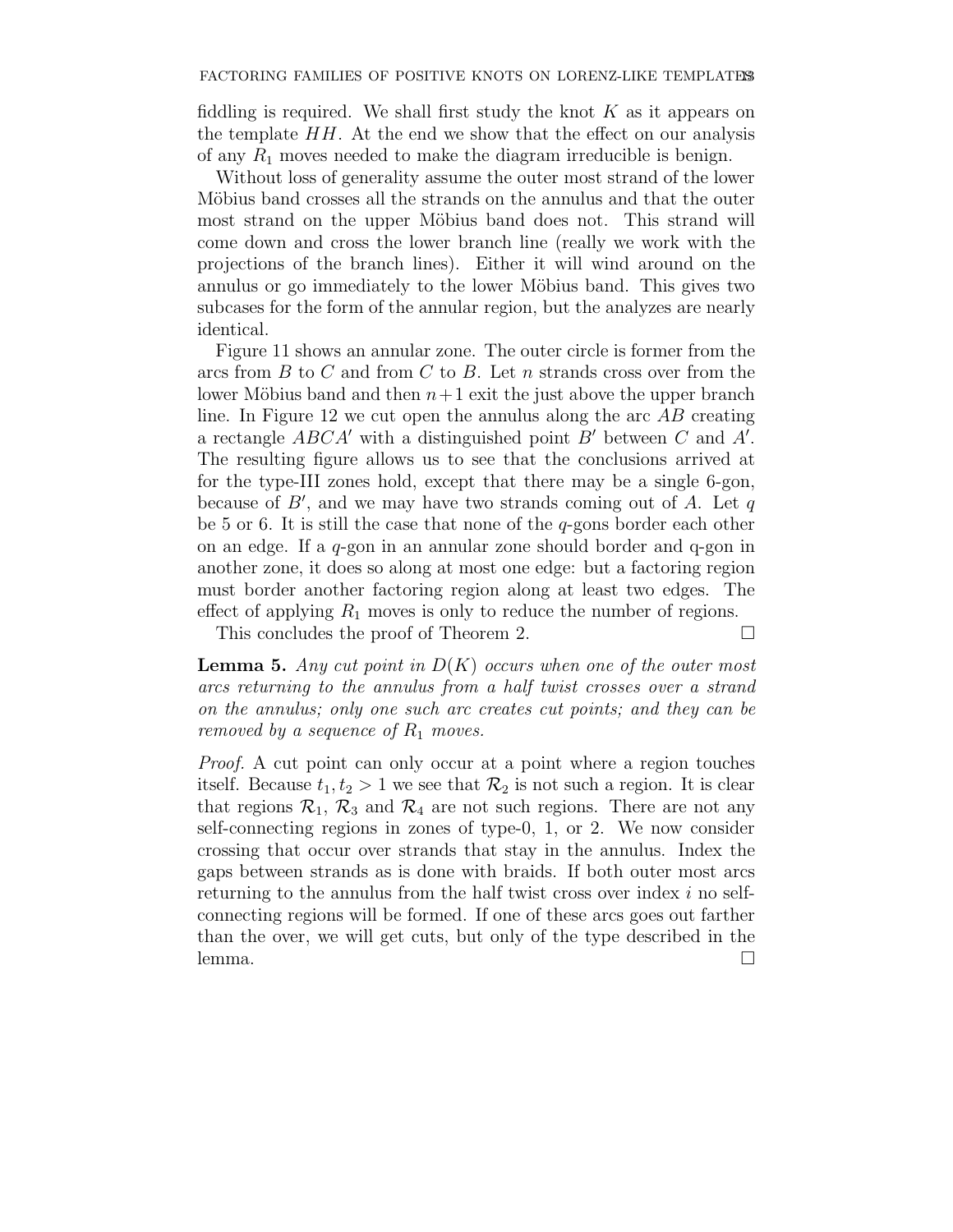

Figure 12. An annular zone cut open